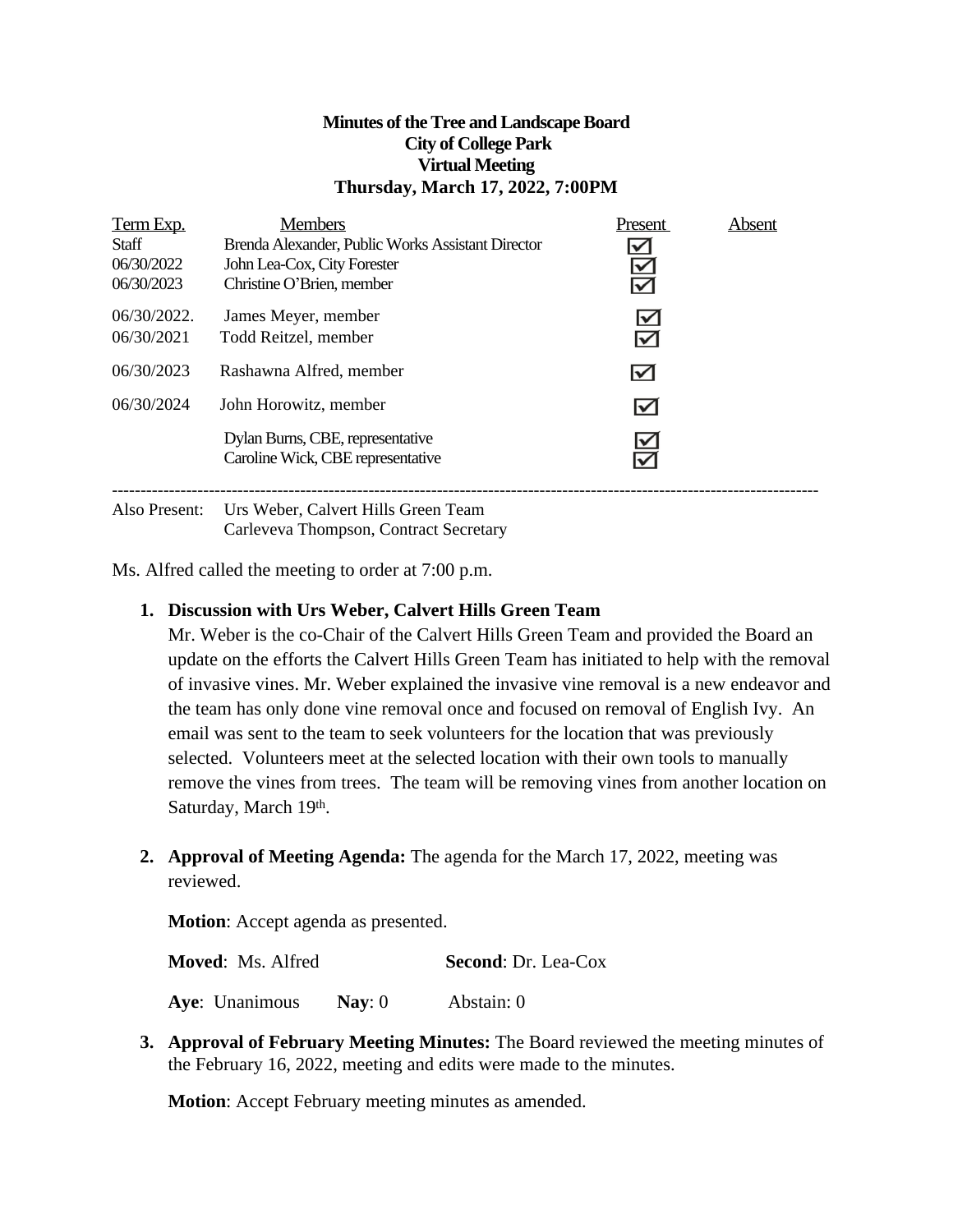| <b>Moved: Ms. Alfred</b> | <b>Second: Mr. Reitzel</b> |
|--------------------------|----------------------------|
|                          |                            |

**Aye**: Unanimous Nay: 0 Abstain: 0

- **4. Public Works Department Report:** Ms. Alexander shared the following highlights:
	- The renewal period is coming up for some Board members and members that are due for renewal will receive a packet in the mail.
	- Excel Tree Experts are completing the contract tree work this week. 21 trees were removed, 30 trees pruned, and 24 tree stumps grounded.
	- 40 street tree replacements have been ordered and should be delivered next week.
	- The tree giveaway order was placed and 241 trees were ordered.
	- The Odessa Park construction will begin in April.
- **5. CBE Report:** Ms. Wick shared the following highlights:
	- Continuing to move forward with painting of the storm water drains and two drains will be painted in May.
	- No Mow Month in April. Signs are available for residents that signed up.
	- Continuing to work on labeling trees along the Trolley Trail.

# **6. New Business**

a. Invasive vine removal

The Board discussed if manual removal of English Ivy is an effective process versus using chemicals. Possibly having invasive vine removal as a Good Neighbor Day project was also discussed.

# b. TCEP Guidelines

Ms. Alexander received information from the County that the rain check rebate program has expanded and there was an inquiry in what happens to the TCEP after 5 years. The Board had previously discussed increasing the TCEP's reimbursement amount to \$250, but the County offers more money under the rain check rebate. The lifetime cap on a property is being increased from \$4,000 to \$6,000 under the rain check rebate. Dr. Lea-Cox suggested to keep the TCEP reimbursement at \$150, provide free tree giveaways, and educate residents on the rain check rebate.

# **7. Old Business**

- a. Council Worksession on Urban Tree Protection Ordinance April 19, 2022 Ms. Alexander will write an update for the Council on the activities that were started under phase 2 of the ordinance.
- b. Free Tree Giveaway April 23, 2022